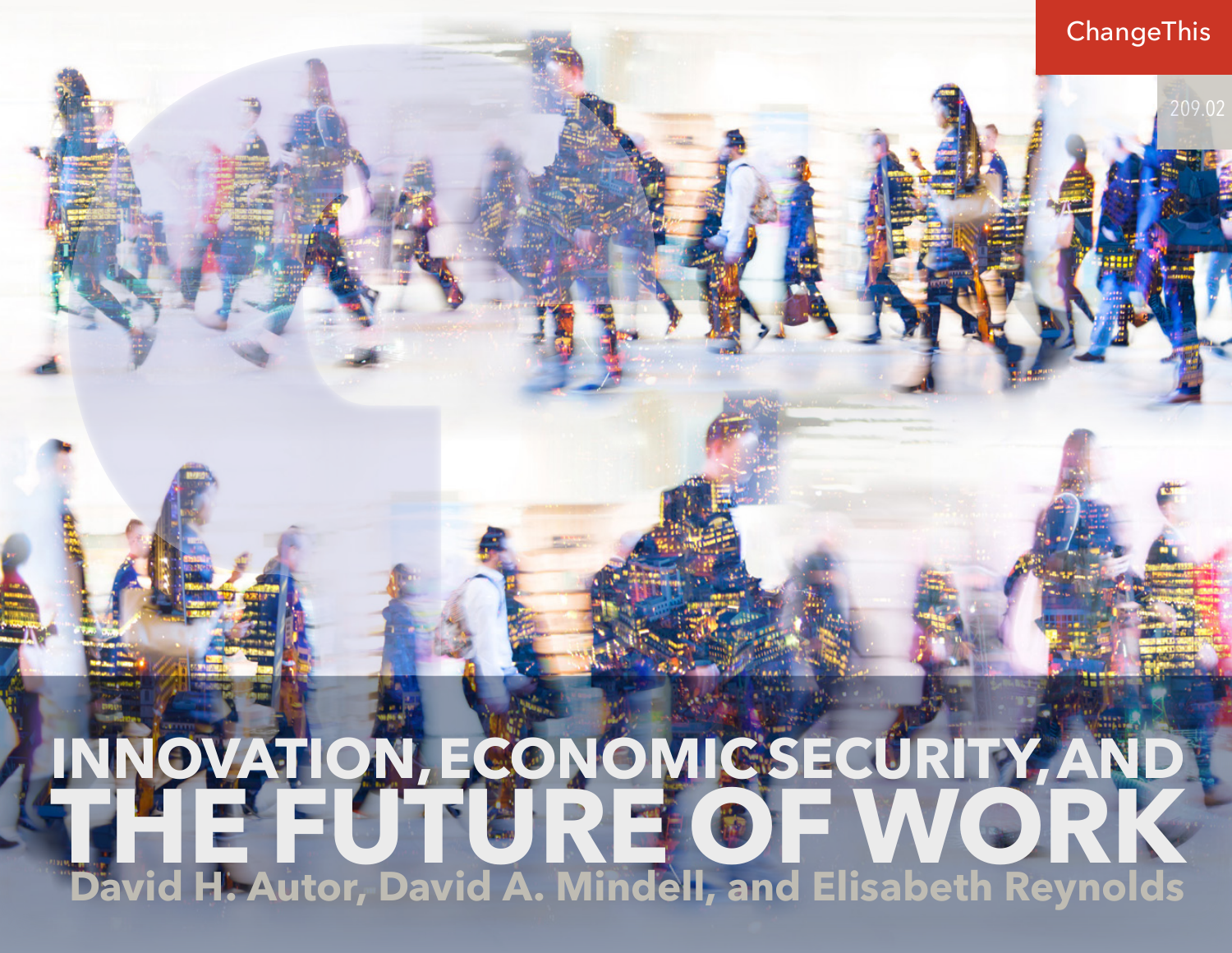# Technological advances are not 209.02 driving us toward a jobless future.

Over the next two decades, industrialized countries will have more job openings than workers to fill them, and robotics and automation will play an increasingly crucial role in closing these gaps. We will ultimately require more technological advances to address humanity's most pressing problems, including climate change, disease, poverty, and inadequate education.

Yet advancing robotics, automation, and as yet unforeseen technologies will not necessarily benefit all workers. These technologies, in concert with economic incentives, policy choices, and institutional forces, will alter the set of jobs available, the quality of the jobs, and the skills they demand. Continuous change challenges us to continually balance innovation, growth and equity.

Most of today's jobs hadn't even been invented in 1940. Inventing new ways of accomplishing existing work, new business models, and entirely new industries drives rising productivity and new jobs. Innovation brings new occupations to life, generates demands for new forms of expertise, and creates opportunities for rewarding work. What human work will look like a century from now is unknown, but most jobs of tomorrow will be distinct from those today, and will owe their existence to the innovations sprouting from scientific and technological progress.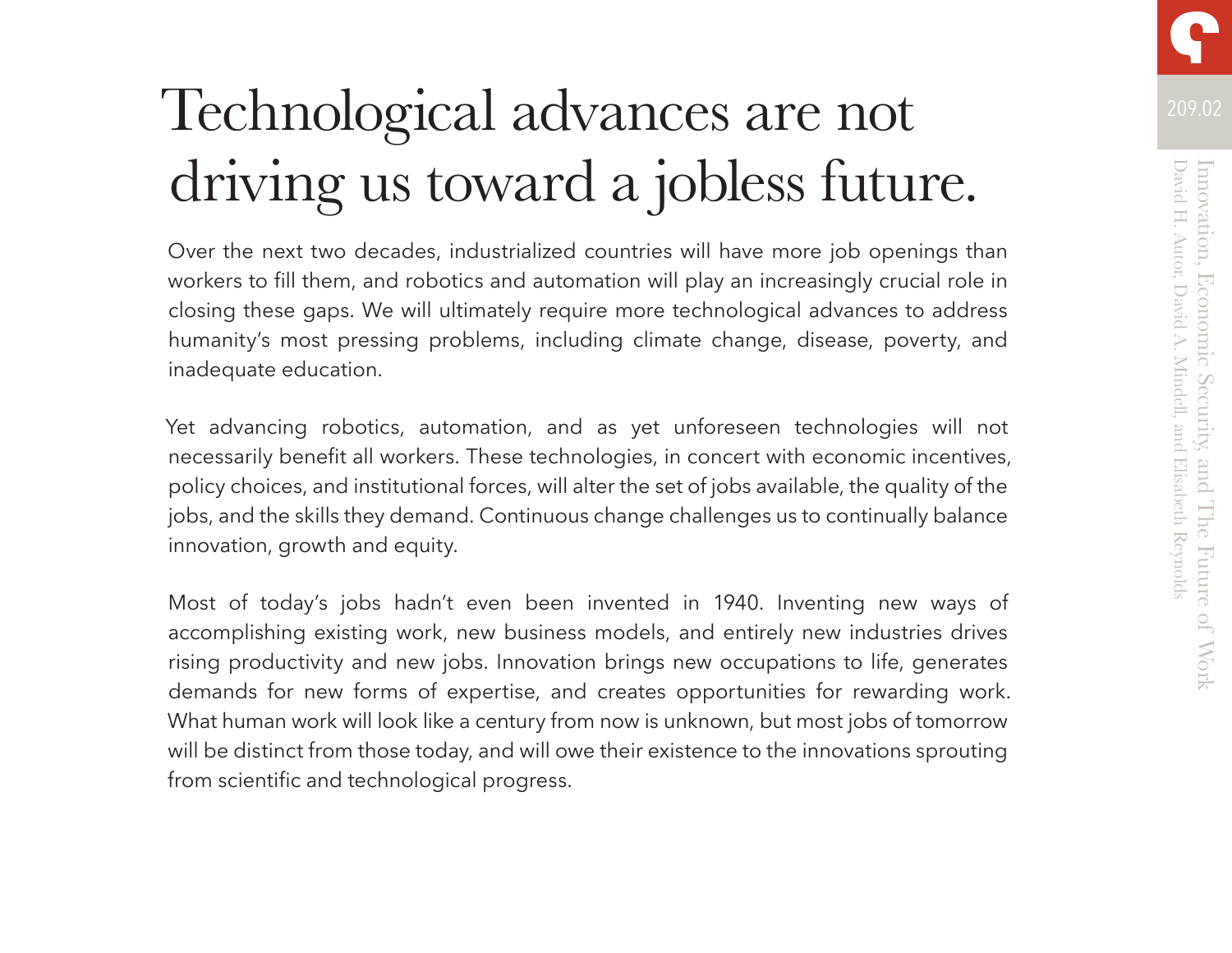The economic history of the twentieth century shows that a healthy labor market can serve as the foundation for shared prosperity. Well-designed institutions foster opportunity, buttress economic security, and spur democratic participation. The US must commit to rebuilding this foundation in the twenty-first century. It needs to strengthen and build these institutions, launch new investments, and forge policies that ensure that work remains a central, rewarded, esteemed, and economically viable avenue for most adults to prosper. The three of us co-chaired the MIT Task Force on the Work of the Future over the course of three years, and we found that three essential pillars support building this more equitable and sustainable economy:

## **INVEST AND INNOVATE IN SKILLS AND TRAINING**

Technological innovation will require workers to have both strong foundational skills and specialized training. Yet the Task Force's research finds that only about half of US workers receive some kind of training from their employers in a given year, and this skews toward higher-educated and nonminority workers. The current US system for training workforce entrants, the currently employed, and displaced workers is fragmented and uneven in quality. It does, however, provide flexibility, which allows workers to move in and out of the system at different points in their careers. Numerous exemplary public, private, and not-for-profit training initiatives exist throughout the country, though some are less successful and most have not been evaluated. Those training models that have been proven successful based on rigorous evaluation should be scaled up to serve many more workers. New technologies, including online instruction, AI-based guided learning systems, and virtual reality tools, offer innovative ways to make training more accessible, affordable, and engaging for students, workers, and job seekers at all stages of the life cycle.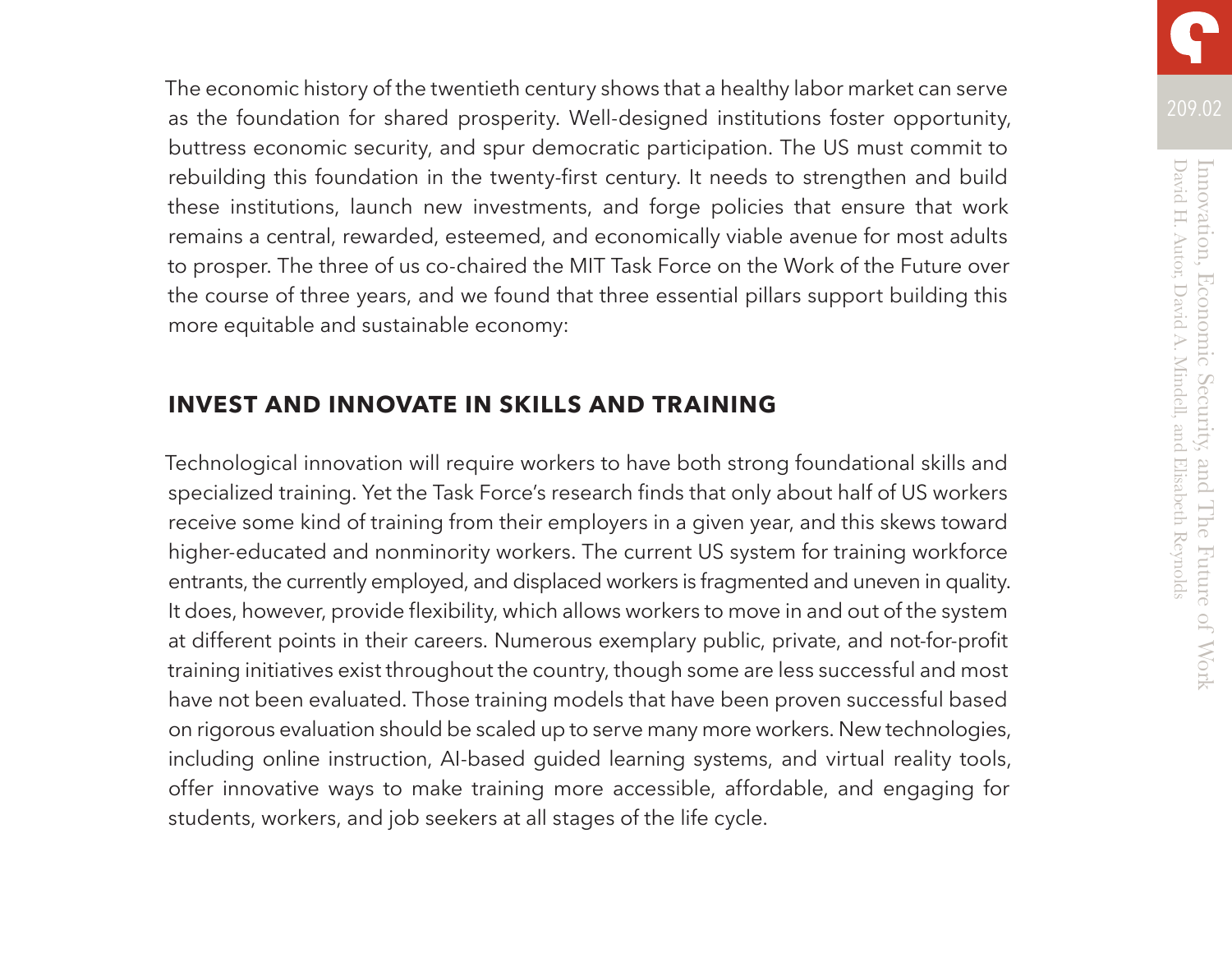209.02 To expand and improve pathways to better jobs:

- Foster private sector investment in training, particularly to accelerate upward mobility among lower-wage and less-educated workers, a category in which minority workers are overrepresented. Enact carefully tailored tax code provisions (see above) or matching fund programs to encourage employer-provided training that leads to recognized, verifiable credentials.
- Significantly increase federal funding for training programs that can lead to middle-class jobs for workers without four-year degrees. Support should be offered on a competitive basis to community colleges and labor market intermediaries that can demonstrate they are working closely with employers, providing support services to participants (i.e., coaching, advising, child care, and transportation), and investing in innovative training programs that include work-based learning—elements shown to be keys to success. Encourage the formation of regional compacts formed by employers, governments, community colleges, and community groups that come together with shared commitments to build skill development systems that meet employer needs.
- Support policies that raise degree completion rates at community colleges. Policies should include funding and incentives to redesign the curriculum to integrate (rather than sequence) remedial education and vocational training, create shorter courses that provide usable credentials on the path to a degree, and provide more financial support over shorter intervals to allow adults to focus on studies rather than work while enrolled.
- Require, and fully fund, rigorous evaluations of training programs to gauge efficacy in achieving employment and earnings outcomes.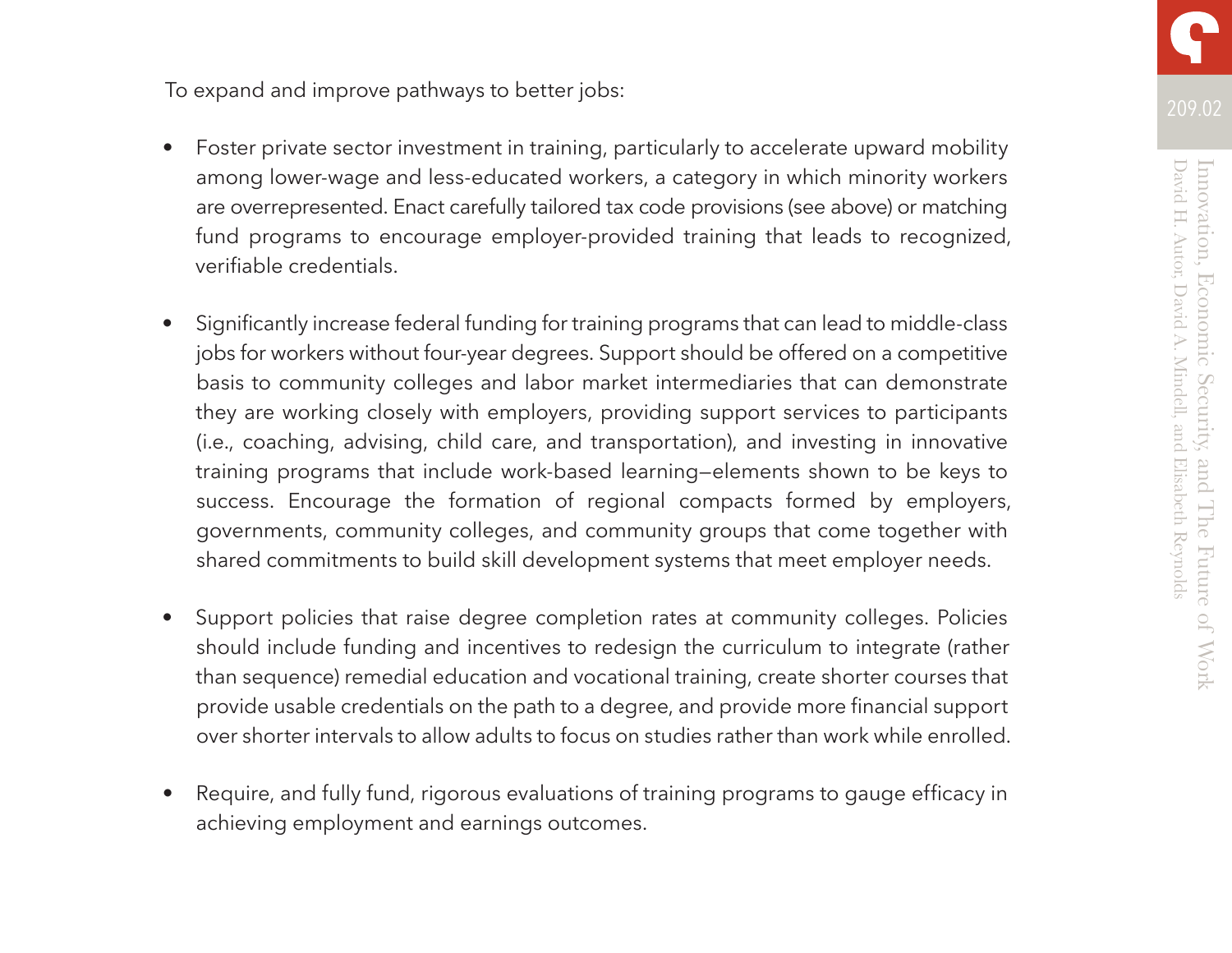- Invest in demonstration programs that test innovative ideas for retraining and reemploying dislocated adult workers, a challenge where policy and programs have thus far had limited success.
- Improve labor market information to support workers seeking jobs and jobs seeking workers. Invest in the modernization of traditional "one-stop" centers for unemployed workers while also creating online databases that provide real-time information about job opportunities. Continue to develop ways for workers to easily access to their own data on skills, competencies, and credentials, bearing in mind that job search assistance is a complement to, rather than a substitute for, effective education and training programs.
- Invest in developing and field testing innovative methods and tools for delivering training. Evidence also suggests that online training works best when paired with in-person offerings. Support instructional models that include hands-on learning, potentially using augmented and virtual reality.

Well-designed institutions foster opportunity, buttress economic security, and spur democratic participation. The US must commit to rebuilding this foundation in the twenty-first century.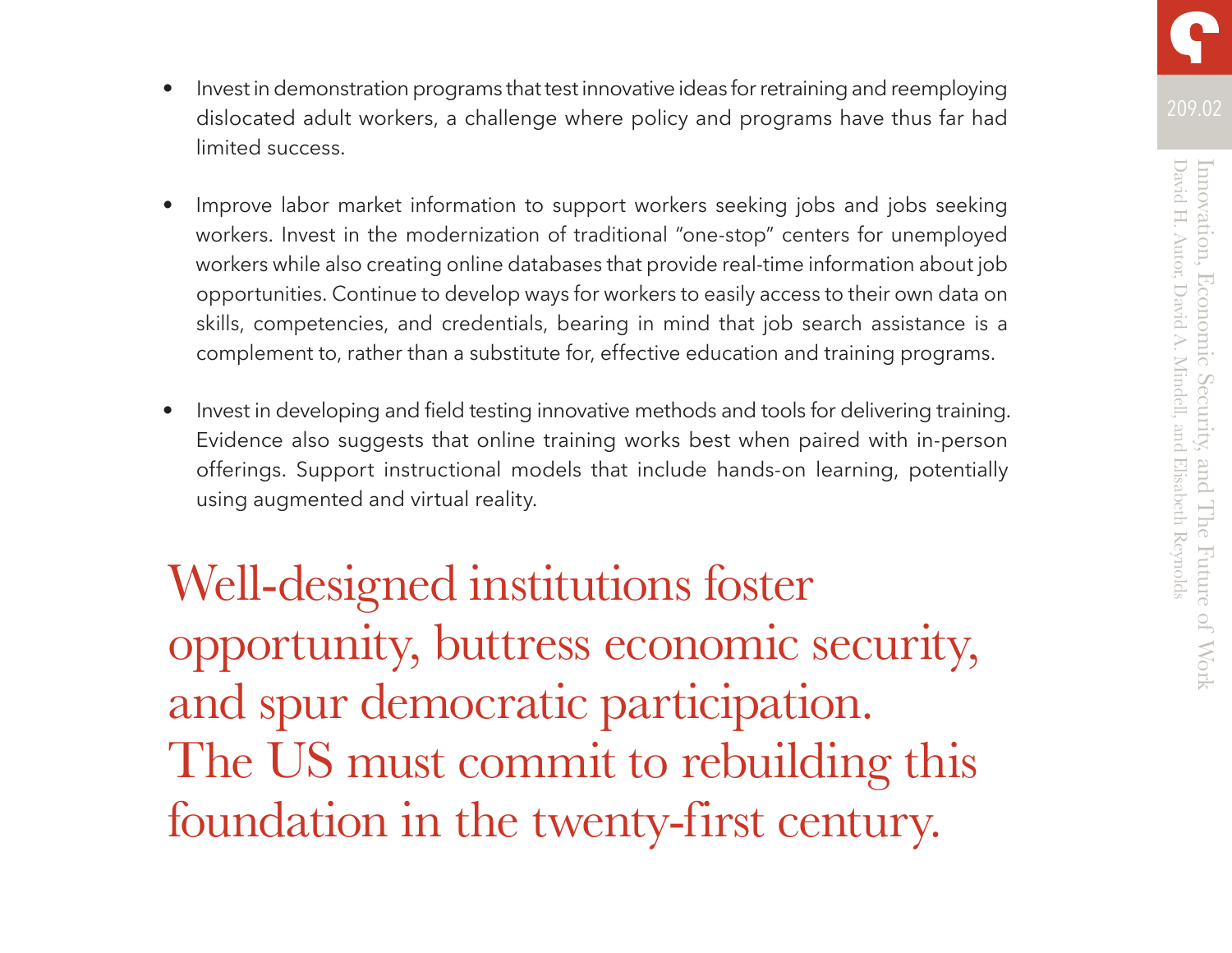### **IMPROVE JOB QUALITY**

As in other countries, a growing share of US employment for workers without four-year college degrees is found in traditionally low-paid service jobs: food service, cleaning and groundskeeping, security, entertainment and recreation, and home health assistance. US workers in these occupations fare worse than in other high-income countries, receiving extremely low pay, irregular schedules, and little or no employment security. They rarely have access to employer-provided health insurance, paid family or medical leave, or vacation time. Adjusting for purchasing power, low-paid Americans are paid 26 percent less than low-paid Canadians.

This needn't be the case.

The following steps will help to ensure that low-paid jobs provide a modicum of economic security and access to social benefits:

• Restore the real value of the federal minimum wage to at least 40 percent of the national median wage, and index this value to inflation. Localities should be able to set higher levels, as they do currently. Minimum wages are particularly effective at bolstering the earnings of minority workers who are overrepresented at the lower tail of the US wage distribution. The best available economic evidence indicates that well-calibrated minimum wages exert only modest to undetectable adverse effects on employment, but they do reduce household poverty.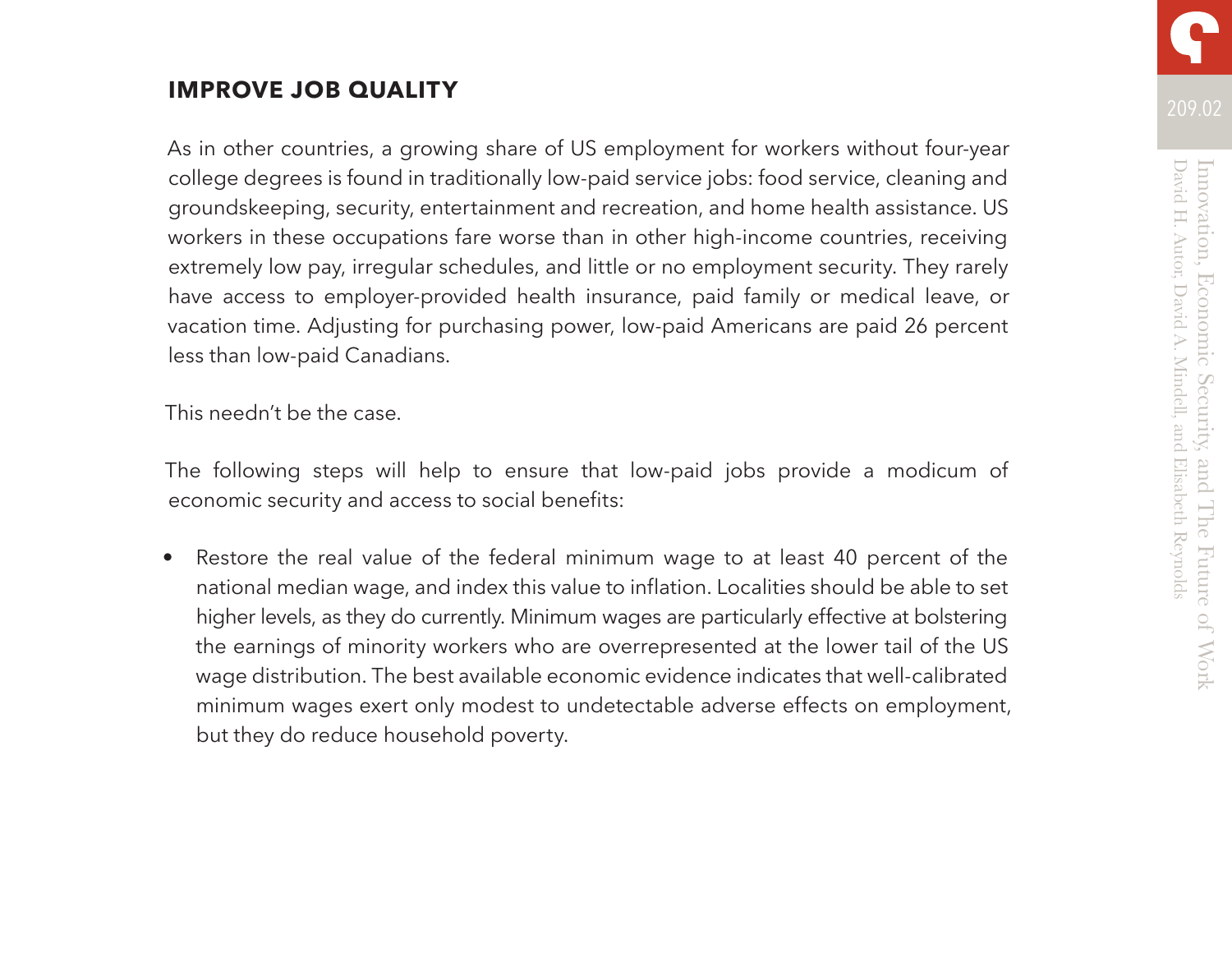- Modernize unemployment insurance (UI) benefits and extend them to workers who have not been traditionally covered:
	- Allow workers to count their most recent earnings toward determining eligibility: At the start of 2019, thirty-seven states allowed workers who did not qualify for benefits using the standard approach to use earnings during a more recent period to establish benefit eligibility. This policy should be adopted nationally.
	- Determine UI eligibility based on hours rather than earnings: At present, low-wage workers must work more hours than high-wage workers to qualify for UI. Already in place in the state of Washington, all states should be required to enable workers to qualify for unemployment benefits by having worked a minimum number of hours rather than having made a minimum level of earnings.
	- Drop the requirement that the unemployed seek full-time work: Whether because of family responsibilities or the nature of their jobs, many workers hold part-time positions. Any unemployed worker who searches for part-time work of twenty hours or more per week and who otherwise qualifies for unemployment insurance benefits should be allowed to collect benefits.
	- Reform partial UI benefits: States should be required to reevaluate their partial unemployment benefit formulas to better protect workers who lose a substantial fraction of their work hours, including when hours are lost because the worker has lost a second job. In most states, a low-wage worker whose earnings are cut in half would currently receive no benefits.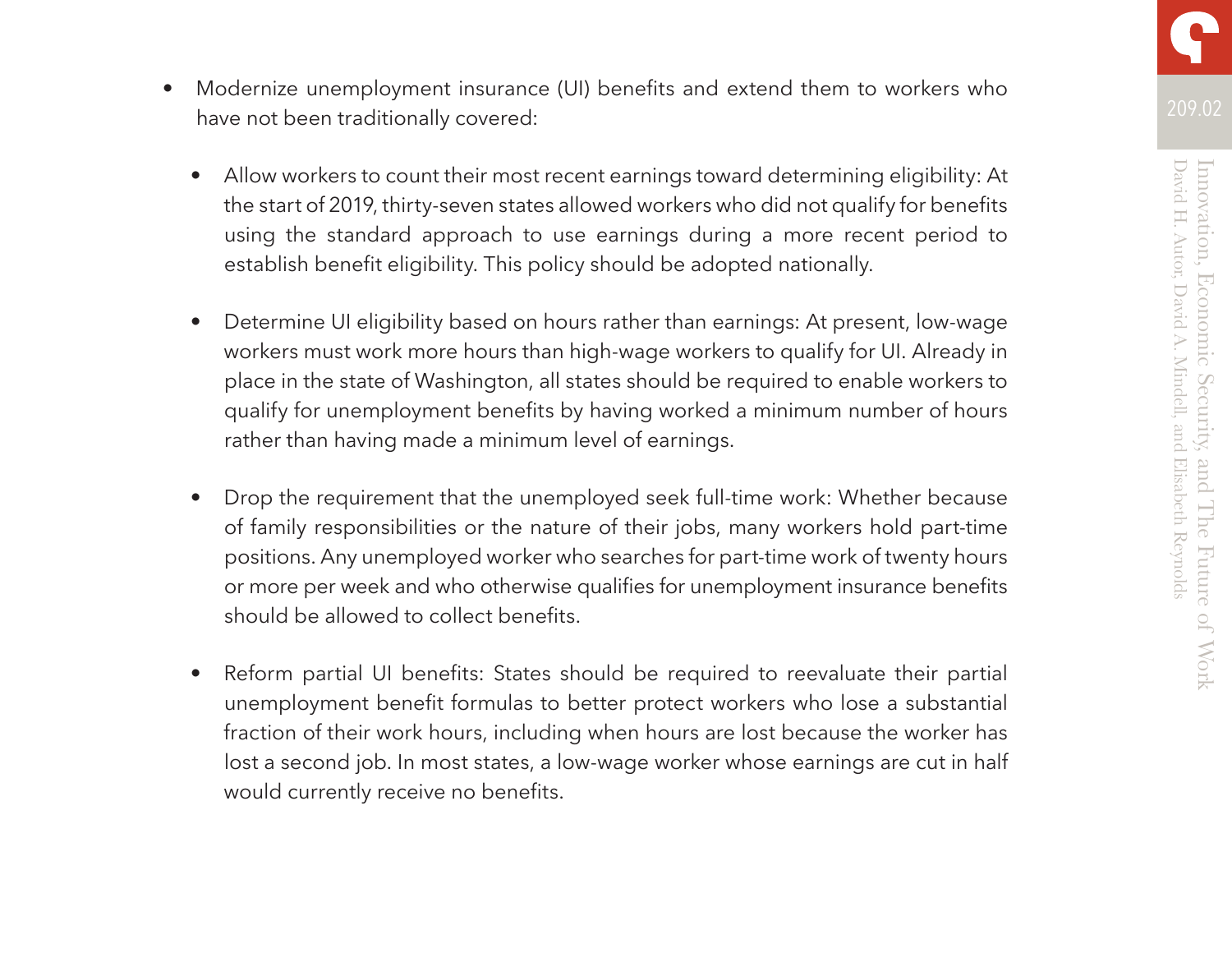Strengthen and adapt labor laws and better enforce them. As private sector labor unions have dwindled, rank-and-file workers have lost the capacity to bargain for wage growth to match productivity growth. Innovation is badly needed in worker representation, but the provisions of US labor law retard the development of alternative approaches. In contrast to the situation in countries like Germany, for example, it is illegal in the US for workers to create work councils at nonunion businesses, and it is unclear whether workers can legally serve on corporate boards.

Key sectors of the workforce, specifically domestic workers and agricultural workers, are excluded from collective bargaining, a legacy of racial politics during the New Deal. The National Labor Relations Act, which has only been amended once in the eighty-five years since its passage (and in that case, to weaken it), requires modernization. The US needs to enable new institutions for collective bargaining to form without undermining the strength of current unions. Action is needed on three fronts:

- Open up labor law to allow innovation in new forms of representation in workplace and corporate decision-making and governance.
- Build legal protections that allow workers to organize without risk of retaliation in nontraditional realms, such as such as domestic and home-care worker, farm work, and independent contracting.
- Strengthen the law and more vigorously enforce protections and processes for workers to gain access to collective bargaining.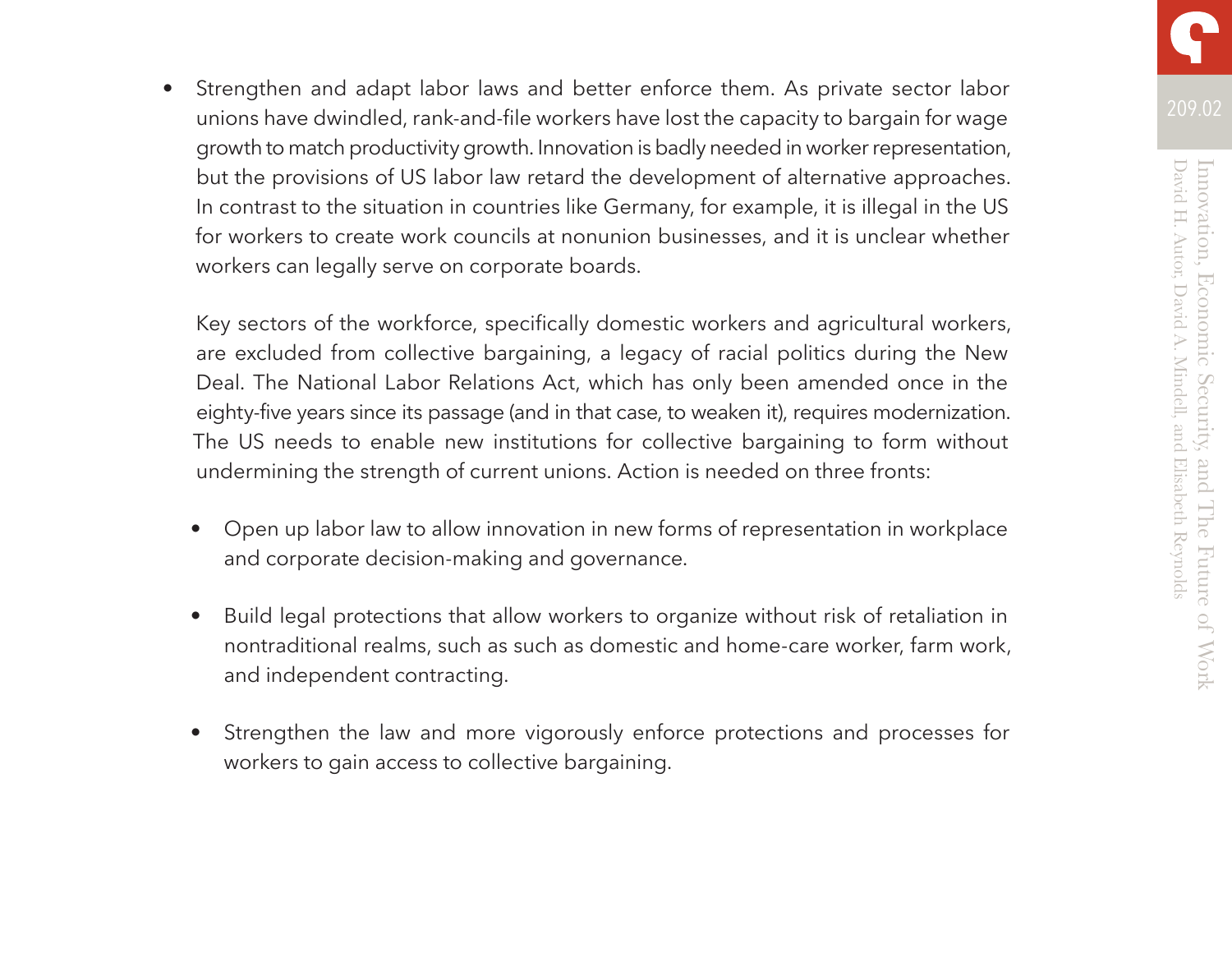## **EXPAND AND SHAPE INNOVATION**

Innovation is key to creating jobs and wealth, and to meeting rising competitive challenges from abroad. The US needs to commit to an innovation agenda that is targeted toward creating social benefits and augmenting rather than replacing workers.

Today, too few of the benefits of innovation-driven growth are flowing to workers. We should steer innovation for the benefit of all stakeholders. Federal policy has clearly been shown to be valuable in seeding innovation, generating economic growth, building areas of educational and research excellence, and spurring new work creation. But publicly directed US innovative effort is slackening, measured either relative to historical levels of public R&D investment or in comparison to effort in other countries, such as Germany and China.

The tax laws that shape corporate investment in workers and machines also need rebalancing. Tax law changes enacted over the last four decades have increasingly skewed the US tax code toward subsidizing machinery purchases rather than investing in workers.

Today, too few of the benefits of innovationdriven growth are flowing to workers. We should steer innovation for the benefit of all stakeholders.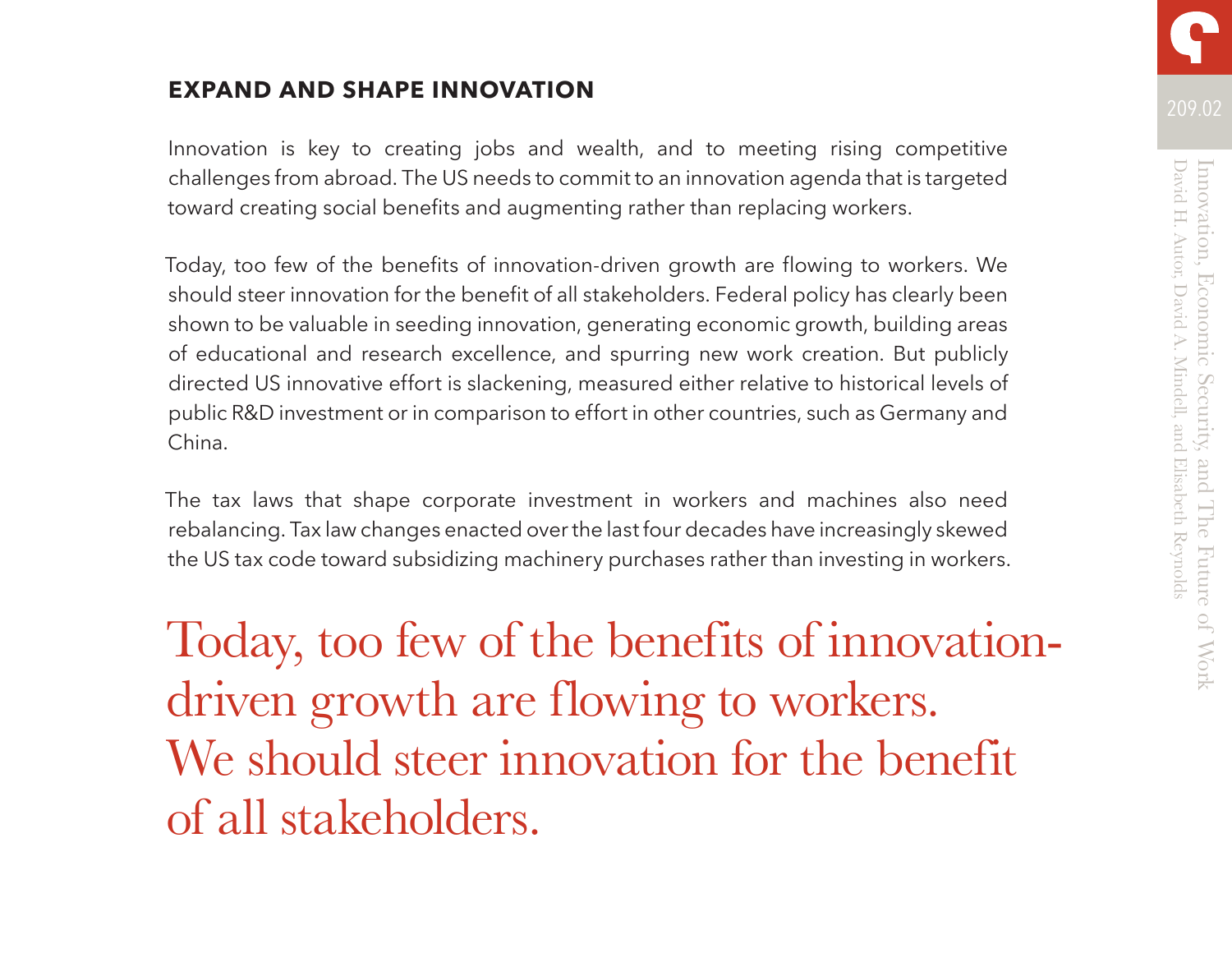Tax policy offers firms an incentive to automate tasks that, absent the distortions of the tax code, they would accomplish with workers. The US should bring its tax code back into balance to align incentives for innovation in skills development, capital formation, and R&D investment. Below is a list of our specific recommendations.

- Increase federal R&D spending and direct it toward areas neglected by the private sector. The private sector faces weak incentives to invest in long-term, fundamental research and to pursue innovations that address the social implications of technologies. Public investments should focus on technologies and applications to solve our most pressing national problems, including climate change, human health, and poverty alleviation.
- Set national research goals to enhance human capabilities and support equitable labor markets through such research areas as human-centered AI, collaborative robotics, and the science of learning and education.
- Offer targeted assistance to SMEs to increase productivity through the adoption of new technologies. Explore ways that federal programs or departments (e.g., DOD, NIST) could assist in technology upgrading in particular in manufacturing SMEs, possibly through the Manufacturing Extension Partnership and the Manufacturing USA Network.
- Expand the geography of innovation in the US. Innovation is increasingly concentrated geographically. Yet the country has significant assets in its universities, entrepreneurs, and workers that are dispersed throughout the country. With relatively modest amounts of funds and building on existing assets, the US innovation agenda should look to spread the benefits of innovation to a broader set of workers and regions.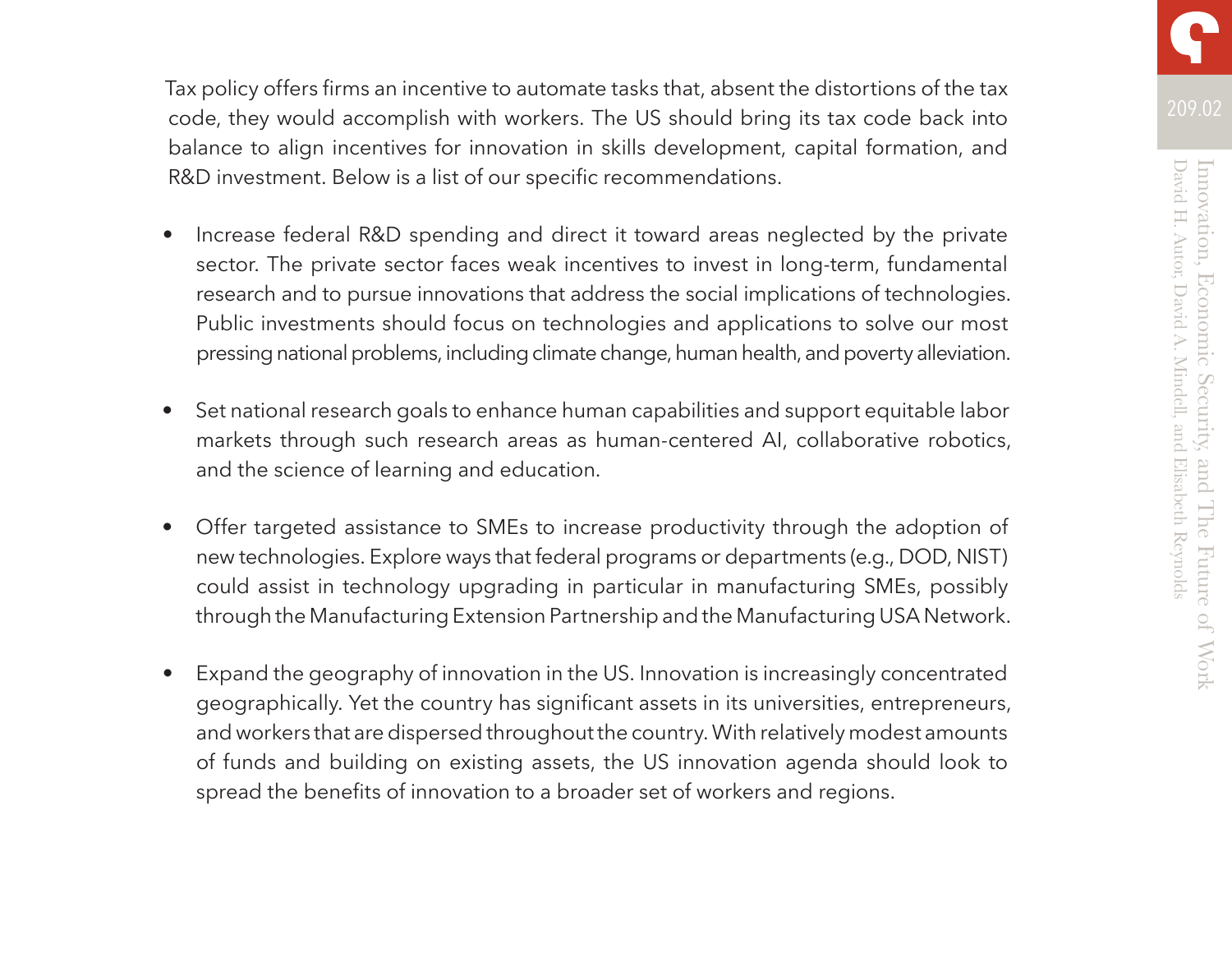- Rebalance taxes on capital and labor by altering the ways the tax code currently unduly favors investments in capital. Eliminate accelerated depreciation allowances, which exacerbate this imbalance.
- Apply the corporate income tax equally to all corporations, including S-corporations. The differential tax treatment of C and S corporations leads to extensive tax arbitrage that relabels labor income as tax-favored capital income. Expanding the tax base is always the most efficient way of raising tax revenue.
- While maintaining the federal R&D tax credit, enact an employer training tax credit, akin to the R&D tax credit, that applies exclusively to training investments in workers that lead to externally recognized certifications.

Too many Americans fear that technological progress will make the country wealthier while threatening their livelihoods.

The remarkable history of American innovation was powered not by fear or fatalism, but by a profound sense of possibility. Those possibilities remain. **We see no tradeoff between improving economic security for workers and embracing ongoing technological change and innovation; arguably, accomplishing the latter requires ensuring the former. Achieving both goals will require both technological and institutional innovation.**

Excerpted from *The Work of the Future: Building Better Jobs in an Age of Intelligent Machines* by David Autor, David A. Mindell and Elisabeth B. Reynolds. Reprinted with permission from the MIT PRESS. Copyright © 2022 Massachusetts Institute of Technology.